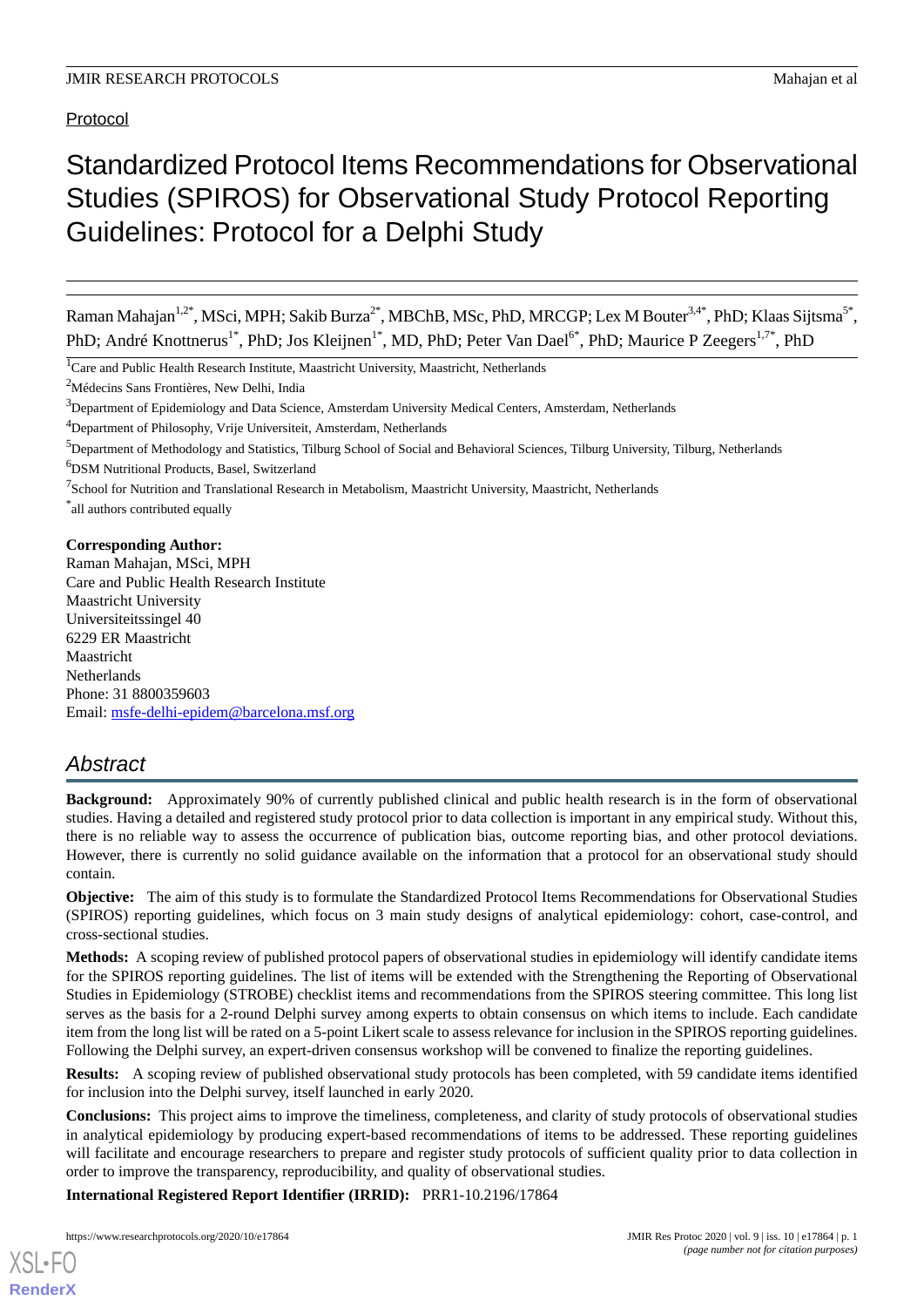#### (JMIR Res Protoc 2020;9(10):e17864) doi: [10.2196/17864](http://dx.doi.org/10.2196/17864)

# **KEYWORDS**

protocol; observational studies; SPIROS; guidelines; Delphi

# *Introduction*

The protocol of any empirical study offers the researcher practical guidance in data collection, analysis, and reporting. It also forms the basis for subsequent replication of the study and detection of publication bias, outcome reporting bias, and other protocol deviations. A well-formulated study protocol uploaded prior to data collection through a time-stamped registry will allow a robust audit trail. This improves the chances that the study is appropriately planned, executed, and well documented, thus promoting optimal conduct, accountability, replicability, and overall research integrity. In summary, ensuring a high level of transparency in the research planning phase facilitates replicability of the study and fosters good research practices  $[1,2]$  $[1,2]$  $[1,2]$  $[1,2]$ .

Although the value of registered study protocols and reporting guidelines on how to write them are widely recognized in the field of randomized control trials (RCTs) [\[3](#page-4-2)-[5\]](#page-4-3), reporting guidelines for study protocols of observational studies in analytical epidemiology (cohort, case-control studies, and cross-sectional studies) are currently absent. In many situations, observational studies may be the best or at least the only feasible way to answer important medical and public health questions in scenarios where RCTs are not possible for practical and ethical reasons. Therefore, the same rigorous standards that apply to RCTs must be maintained for observational studies.

An estimated 90% of currently published clinical or public health–related research is in the form of observational studies [[6\]](#page-4-4). In particular, most research focusing on understanding causes and distribution of diseases relies on cohort, case-control, or cross-sectional studies. Additionally, a substantial body of evidence for diagnostic or prognostic research takes the form of observational studies. The absence of reporting guidelines on how to write these study protocols is problematic, as by design, observational studies have a nonnegligible risk of bias [[7\]](#page-4-5). The risk of bias has been well recognized in experimental research, where guidelines for the development of RCT protocols are well established [\[1](#page-4-0)]. Additionally, large observational data sets without any statistical analysis plan readily allow data-driven post hoc analyses, leading to an exceedingly large number of potential associations that can be tested [\[8](#page-4-6),[9\]](#page-4-7). In such situations of multiple comparisons, there is increased likelihood of type I error and "p-hacking" by doing multiple statistical tests on the data and only reporting those that come back with significant results, causing false-positive results [\[10](#page-4-8)]. Therefore, it is important to ensure that study protocols are complete, well written, and registered prior to data collection in a suitable time-stamped repository (eg, ClinicalTrials.gov and Open Science Framework). This allows external bodies to consult the original study protocol and understand the specific hypotheses and the data analysis plan to which the researcher was committed, both for primary data analyses and for secondary analyses of existing data sets.

When protocols of observational studies do not provide sufficient details concerning the conduct of their preplanned study and are not preregistered or made openly available prior to data collection initiation, the scientific community is left with an incomplete picture of what the researchers intended to do and whether undisclosed protocol deviations and reporting biases occurred. Consequently, in the absence of registered protocols for observational studies, we are insufficiently able to judge the validity and reliability of the results. As such, interpretation of the results within the context of the study limitations becomes a potential major issue [\[2\]](#page-4-1).

# *Methods*

## **Overview of Objectives**

The objective of this study is to develop reporting guidelines to be used in the design of observational study protocols. Our initiative has been given the acronym SPIROS (Standardized Protocol Items: Recommendations for Observational Studies). The project aims to improve the completeness and utility of study protocols for observational studies by producing expert-based recommendations for a minimum set of items these study protocols need to address. An item is defined as an important section, heading, or subheading within the study protocol, with each item describing an important methodological feature of the study. Our study is designed to meet three objectives.

Objective 1 is to conduct a scoping review of items addressed in study protocols of observational studies in epidemiology. The purpose of objective 1 is to develop a long list of candidate items that could a priori be incorporated in the draft reporting guidelines. This would serve as the basis for the first round of the Delphi survey (Objective 2).

Objective 2 is to conduct a Delphi survey with participants who are selected based on a prespecified range of expertise, with the intention of obtaining consensus on which items to include in the SPIROS reporting guidelines.

Objective 3 is to conduct a face-to-face consensus workshop to finalize the SPIROS reporting guidelines and then disseminate the results with an associated manual.

# **Methods to Conduct Scoping Review of Protocols (Objective 1)**

A scoping review of published study protocols of observational studies will be conducted, in which every item mentioned more than once will be listed  $[11,12]$  $[11,12]$  $[11,12]$ . The study will be based on a systematic selection of up to 100 protocols of observational studies identified via published study design papers indexed by Web of Science Core Collections until information threshold saturation is achieved (defined as the point where no further items are identified after 15 consecutive paper reviews). The list of items will then be extended with the Strengthening the Reporting of Observational Studies in Epidemiology (STROBE)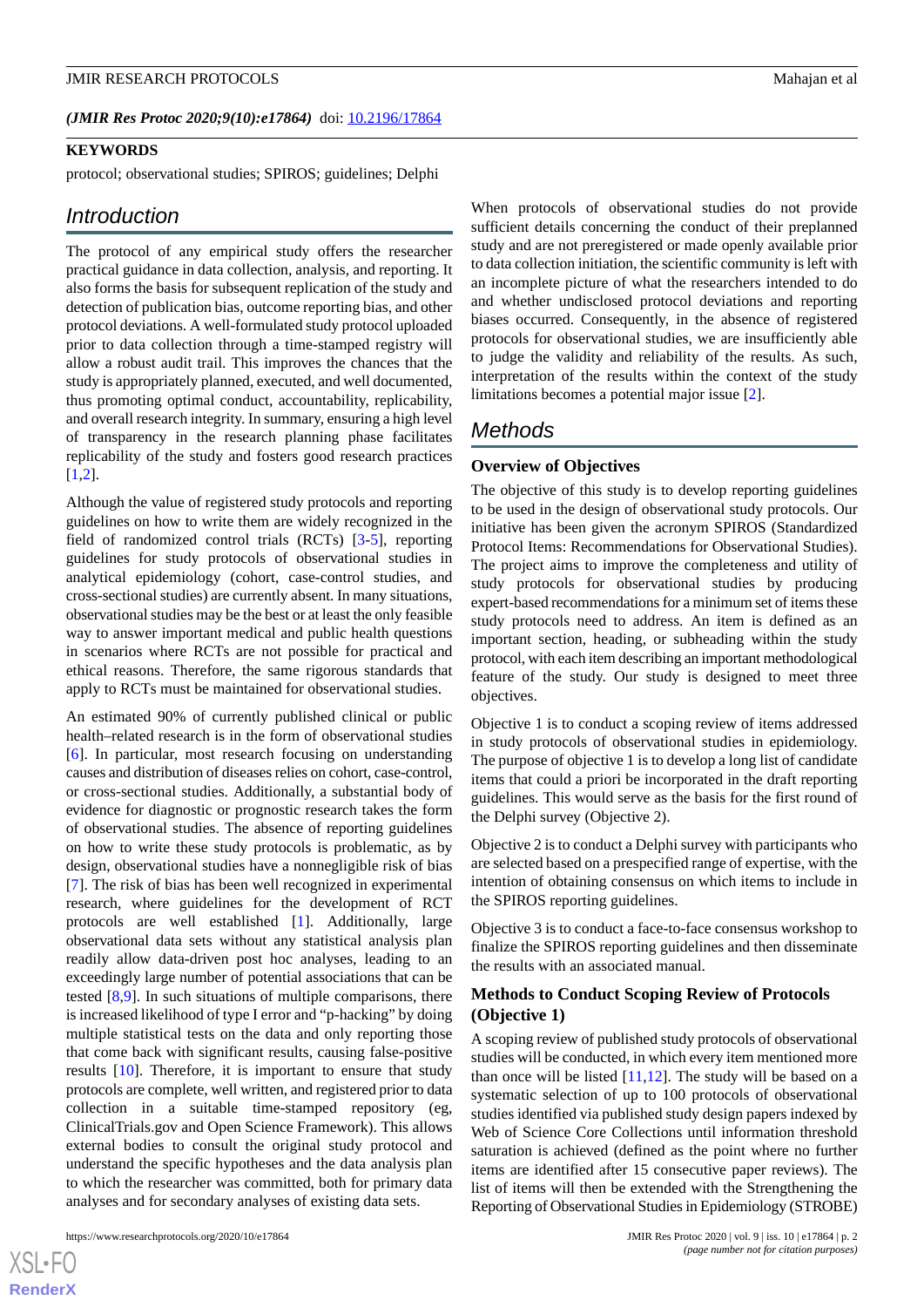checklist items, which are developed as reporting guidelines for the publication of observational studies [\[13](#page-4-11)], the Standard Protocol Items: Recommendations for Interventional Trials (SPIRIT) checklist items for the reporting of protocols of experimental studies [\[3](#page-4-2)], and recommendations from an expert steering committee (the authors of this manuscript). The findings of the scoping review will be reported according to the Preferred Reporting Items for Systematic Reviews and Meta-Analyses (PRISMA) extension for scoping reviews [[14\]](#page-4-12).

# *Eligibility Criteria*

Up to 100 protocols of observational studies (cohort studies, case-control studies, and cross-sectional studies) published in indexed journals from the Web of Science will be included in the present review. To ensure the most current state of affairs is assessed, only papers published between January 1, 2016, and May 1, 2018, will be included because, based on a preliminary assessment, the target number of studies is expected to be reached within this time range.

# *Information Sources*

Data for this scoping review will be identified by searching the Web of Science Core Collection and references from relevant papers using the search terms "protocol" PLUS "observational study" AND/OR "cohort study" AND/OR "case control study" AND/OR "cross sectional study" AND/OR "prevalence study" AND/OR "survey" in the advanced search mode. A senior clinical librarian will be engaged to ensure that the search strategy is valid.

All the protocol items present in the headings, subheadings, or text of protocol papers will then be presented in the form of a table, following the structure of the STROBE checklist. Initially, all items will be categorized into the following themes: general information, introduction, methods, ethical considerations, reporting, dissemination, and others. However, if different themes emerge, this structure will be accordingly iteratively adapted.

# **Methods to Conduct Delphi Study (Objective 2)**

#### *Participant Recruitment*

The long list of candidate items for the protocols of observational studies identified in the scoping review will be evaluated by experts. For this purpose, we will conduct a 2-round Delphi study [[15-](#page-4-13)[19](#page-5-0)]. We will aim for participation of 50 to 100 experts who represent the key stakeholders in observational research, including principal investigators, methodologists, journal editors, users of observational data, and representatives from research ethics review boards. Experts will need to have relevant knowledge and experience and be spread across geographical regions. Experts will be identified by a mixed approach, including nomination by other experts, PubMed and web search, ResearchGate, and participation in the development of previous reporting guidelines.

# *Round 1 of Delphi Survey*

Each panelist will be asked to rate every candidate item from the long list on a 5-point Likert scale for relevance for inclusion in the reporting guidelines for protocols of observational studies ([Table 1](#page-2-0)).

A field for adding free text will be provided for comments on comprehensiveness and comprehensibility for each item and to suggest alterations or additional items. Round 1 will also collect core demographic information (panelists' working field and place of employment) and panelists'self-rated level of expertise on the particular topic.

A threshold of 67% agreement among participants on a score of 4 or 5 for each candidate item will be considered to indicate consensus among the expert panel for consideration of inclusion in the SPIROS checklist. If agreement among participants is less than 67% scoring 4 or 5, the item will be considered discordant. The survey will be structured to last no more than 30 minutes and will be pretested and approved by the expert steering committee. The study protocol with any amendments will be uploaded in the Open Science Framework (OSF), as will the Delphi survey format, which will be updated, if needed, before the second round.

<span id="page-2-0"></span>**Table 1.** Implication of Likert score on candidate items.

| Likert score | Implication on candidate item                        |
|--------------|------------------------------------------------------|
|              | Unimportant—should be dropped as an item to consider |
| 2            | Of little importance                                 |
|              | Moderately important                                 |
| 4            | Important                                            |
|              | Very important—should definitely be included         |

#### *Round 2 of Delphi Survey*

Round 2 will contain all original candidate items plus additional items nominated or identified during the first round. For each item, panelists will be provided with percentage agreement from the first round, while the themes of each item´s free text comments will be merged into an anonymized executive summary.

The participants will be asked to rerate the items and consider the comment themes. Once collated, all items reaching a 67% consensus agreement ranking of 4 or 5 on the Likert score will be included in the short list for the reporting guidelines and advance to the next stage of the process.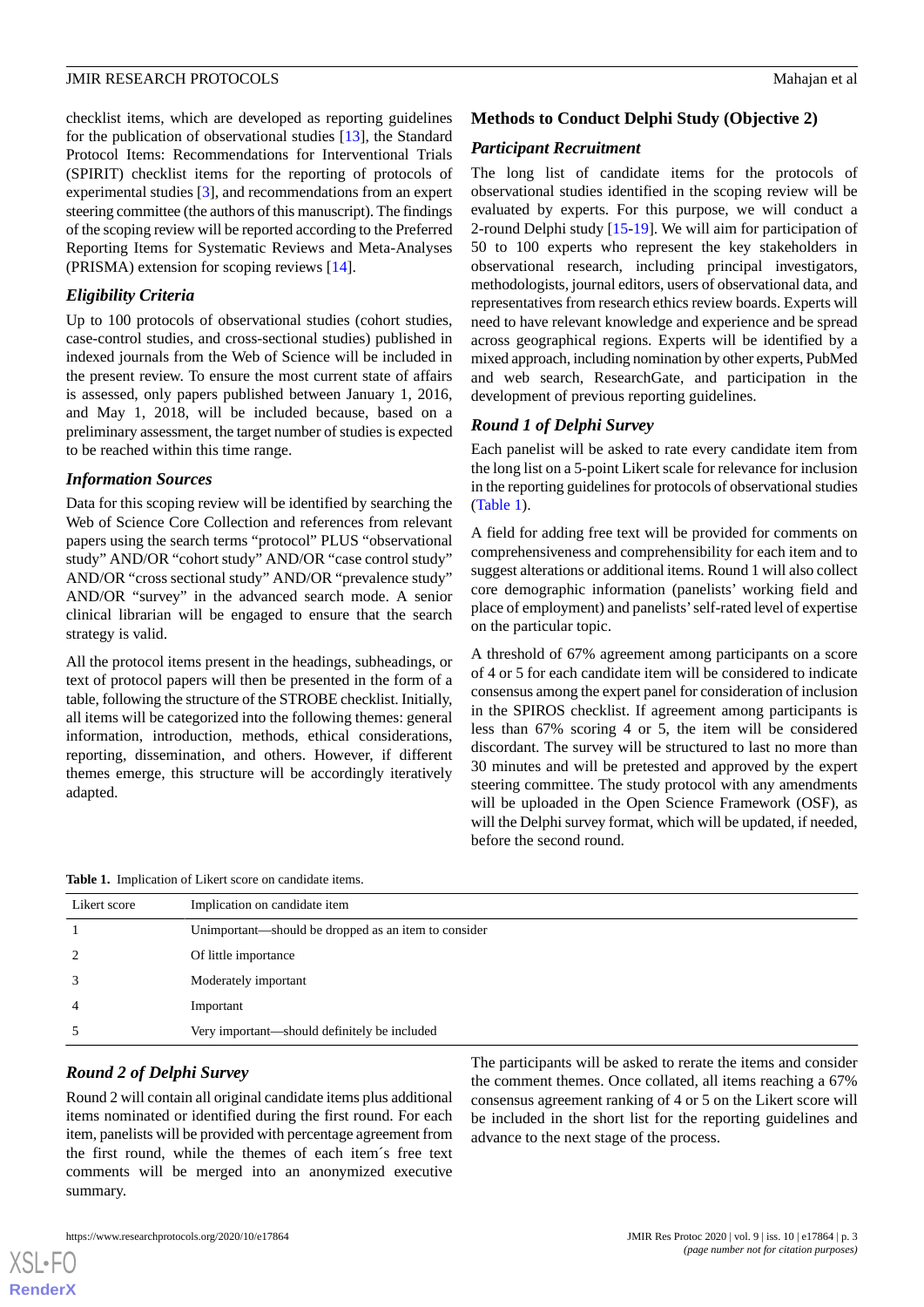#### *Data Collection and Statistical Analysis*

A preset online survey questionnaire will be developed on the Google Forms online survey platform and uploaded to OSF before being sent out to expert panelists via email. Medians, interquartile range, and percentage of agreement will be calculated for each item.

#### **Consensus Workshop (Objective 3)**

Following completion of the Delphi survey, the steering committee will convene a consensus workshop consisting of the steering committee plus 10 others previously involved in developing guidelines. Experts will review and adapt the draft reporting guidelines into a format appropriate for wider dissemination. A further workshop around dissemination strategy planning will also be convened, comprising experts involved with previous guideline dissemination, to ensure that a robust uptake mechanism is defined for widespread adoption of SPIROS, including choice of journal for publication of the final manuscript and content of a website exclusively for the initiative.

# **Dissemination, Implementation, and Ongoing Development (Objective 4)**

The ultimate objective of this initiative is to facilitate widespread adoption of the SPIROS reporting guidelines. Therefore, all outputs of this initiative will be published as preprints and in open access journals or open choice access. This will include a detailed manual that explains and justifies the recommendations and includes examples of good reporting. We aim to have the SPIROS reporting guidelines adopted by journals and funders. The SPIROS protocol and final reporting guidelines will be published on a dedicated website (spiros-statement.org) and will be included in the Enhancing the Quality and Transparency of Health Research (EQUATOR) Network.

#### **Data Management and Registration of Study Protocol**

The study will comply with the EU General Data Protection Regulation. Prior to data collection, the study protocol and all appendices will be registered and made openly available on the OSF, and links will be provided to reviewers and readers of the paper. This will include the complete data management and data analysis plan, and on completion of the study, all anonymized data will additionally be made available on OSF with no restrictions.

#### **Ethics Approval and Consent to Participate**

Ethics approval has been obtained from the Ethics Review Committee of Maastricht University. The study will not collect any sensitive information, and the identity of each panel member will be fully protected and blinded to other panel members and the research group (except for the corresponding researcher). The burden for the panelists includes a maximum of 30 minutes for each of the Delphi survey rounds.

Online informed consent will be obtained from all panel members, which will comprise an introductory page and completion of the survey as consent. Participants of the Delphi consensus survey will be provided with a summary of the overall aim of the SPIROS project and a link to the complete protocol. The consent for the Delphi survey will explain the specific aim

of the survey and an outline of the procedures involved, as well as the benefits, risks, and burdens involved in participating. If consent is given, panels member will be acknowledged in the publication of the SPIROS reporting guidelines. However, the option to not be mentioned in the acknowledgments will also be given.

# *Results*

The scoping review of published protocols of observational studies has been completed, with 59 candidate items identified. This long list of candidate items has formed the basis of the 2-round Delphi survey launched in early 2020.

# *Discussion*

Over the last decade, there has been an increasing call for prospective registration of observational study protocols [[6](#page-4-4)[,20](#page-5-1)-[22\]](#page-5-2). Without a registered protocol, it is impossible to detect p-hacking and any intentional amendments in protocols to match with preferred results. To conduct research without a detailed protocol registered prior to data collection is increasingly considered questionable research practice, limiting reviewers' and readers' ability to assess the occurrence of intentional or nonintentional bias. A detailed study protocol is essential for replicability as well. That said, even with strict prospective registration of observational study protocols, including digital object identifier records of any amendments, there remains the chance of post hoc protocol amendments at a later stage to match with preferred results. Ultimately, there is no foolproof way to prevent scientific malpractice in this domain.

There are several recent projects, such as the Reproducible Evidence: Practices to Enhance and Achieve Transparency (REPEAT) initiative, that aim to improve transparency, reproducibility, and validity of database research [\[23](#page-5-3)]. At the same time, the need for one-size-fits-all guidance, or any guidance for protocol development of observational studies, remains a subject of debate [\[20](#page-5-1),[21,](#page-5-4)[24](#page-5-5),[25\]](#page-5-6). For example, an industry-based epidemiological group have proposed a framework in which observational studies should be registered and can be exempted based on study design and study intent [[25\]](#page-5-6).

However, the absence of guidelines to develop protocols has historically resulted in a large proportion of observational research being conducted without quality-assured study protocols. Existing protocols are often not fit for purpose, and the proportion of researchers ensuring registration of protocols for observational studies prior to data collection remains negligible. Therefore, our study aims to develop reporting guidelines for protocols of observational studies by launching SPIROS. We expect this initiative to increase transparency of methods used in observational studies, and through standardizing protocols, we hope that study designs will be improved and more often be registered and published in a journal or in a repository.

The main limitation of our study is that SPIROS reporting guidelines will be developed primarily for cohort, case-control,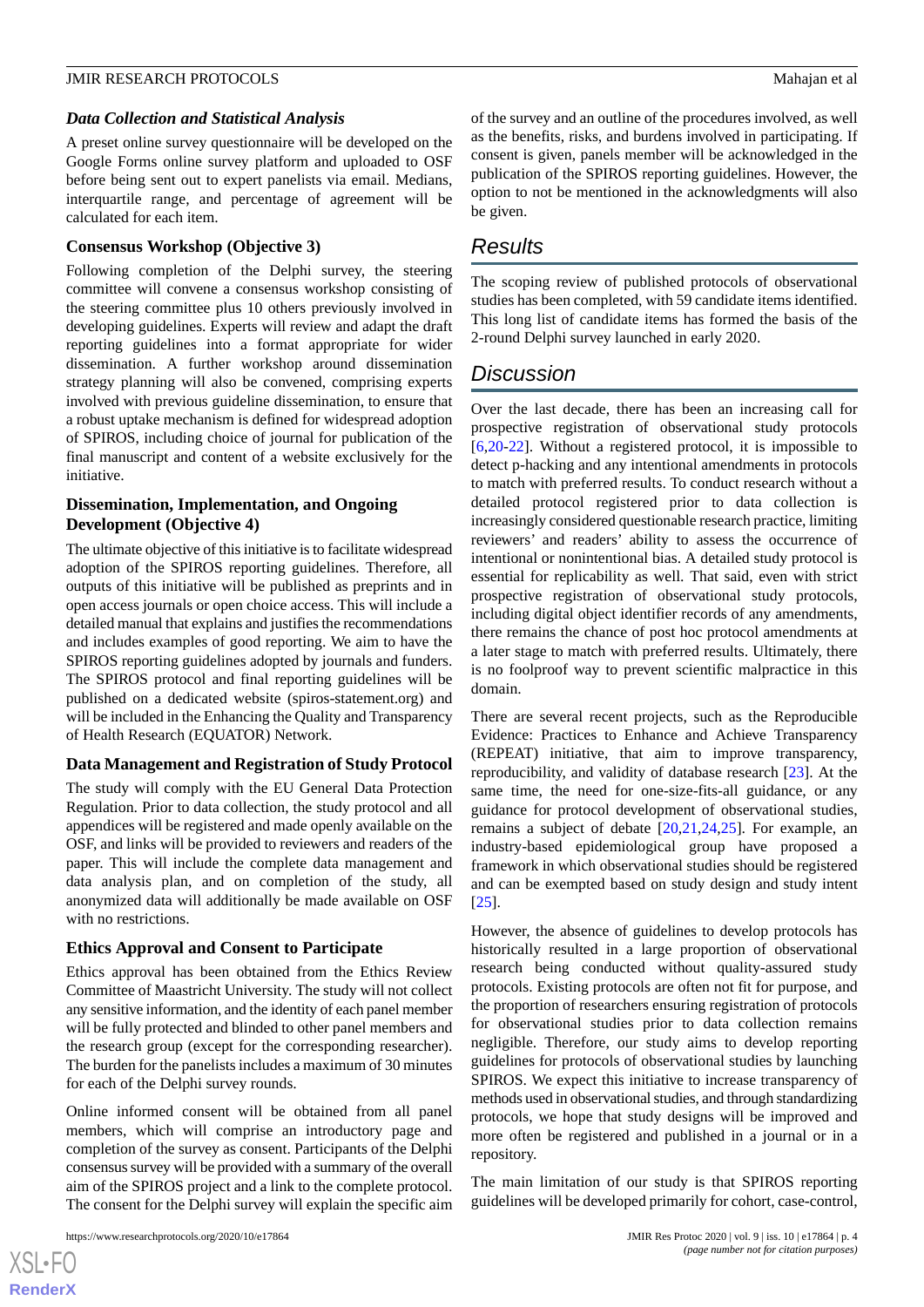and cross-sectional study designs but not for other observational research designs. Because of the wide scope of observational study designs, it is difficult to prepare standard reporting guidelines that cover all observational study designs.

Nevertheless, as the first attempt to develop a guiding document for observational study protocols, our guidelines will fill an

important gap. Once widely available, an impact assessment should be conducted after a 4- to 5-year period to determine whether more and higher-quality protocols have become available, similar to the approach adopted by other reporting guidelines [[26\]](#page-5-7).

# **Acknowledgments**

The study is a PhD project of Maastricht University. No specific funding was obtained for this research.

## **Authors' Contributions**

RM, SB, and MPZ designed the final study protocol, had part in the technical design, and drafted the initial manuscript; MPZ conceived of the study. LMB, KS, AK, JK, PVD, SB, and MPZ had part in the technical design and are part of the expert steering committee of the SPIROS project. All authors reviewed and approved the final manuscript.

# **Conflicts of Interest**

<span id="page-4-0"></span>None declared.

# <span id="page-4-1"></span>**References**

- <span id="page-4-2"></span>1. Munafò MR, Nosek BA, Bishop DVM, Button KS, Chambers CD, Percie du Sert N, et al. A manifesto for reproducible science. Nat Hum Behav 2017 Jan 10;1(1). [doi: [10.1038/s41562-016-0021](http://dx.doi.org/10.1038/s41562-016-0021)]
- 2. Nosek BA, Ebersole CR, DeHaven AC, Mellor DT. The preregistration revolution. Proc Natl Acad Sci U S A 2018 Mar 13;115(11):2600-2606. [doi: [10.1073/pnas.1708274114\]](http://dx.doi.org/10.1073/pnas.1708274114) [Medline: [29531091](http://www.ncbi.nlm.nih.gov/entrez/query.fcgi?cmd=Retrieve&db=PubMed&list_uids=29531091&dopt=Abstract)]
- 3. Chan A, Tetzlaff JM, Altman DG, Laupacis A, Gøtzsche PC, Krleža-Jerić K, et al. SPIRIT 2013 statement: defining standard protocol items for clinical trials. Ann Intern Med 2013 Feb 5;158(3):200-207. [doi: [10.7326/0003-4819-158-3-201302050-00583](http://dx.doi.org/10.7326/0003-4819-158-3-201302050-00583)] [Medline: [23295957](http://www.ncbi.nlm.nih.gov/entrez/query.fcgi?cmd=Retrieve&db=PubMed&list_uids=23295957&dopt=Abstract)]
- <span id="page-4-4"></span><span id="page-4-3"></span>4. Tetzlaff JM, Chan A, Kitchen J, Sampson M, Tricco AC, Moher D. Guidelines for randomized clinical trial protocol content: a systematic review. Syst Rev 2012 Sep 24;1:43 [[FREE Full text](https://systematicreviewsjournal.biomedcentral.com/articles/10.1186/2046-4053-1-43)] [doi: [10.1186/2046-4053-1-43\]](http://dx.doi.org/10.1186/2046-4053-1-43) [Medline: [23006870](http://www.ncbi.nlm.nih.gov/entrez/query.fcgi?cmd=Retrieve&db=PubMed&list_uids=23006870&dopt=Abstract)]
- <span id="page-4-5"></span>5. Chan A, Tetzlaff JM, Altman DG, Dickersin K, Moher D. SPIRIT 2013: new guidance for content of clinical trial protocols. Lancet 2013 Jan 12;381(9861):91-92. [doi: [10.1016/S0140-6736\(12\)62160-6\]](http://dx.doi.org/10.1016/S0140-6736(12)62160-6) [Medline: [23305999](http://www.ncbi.nlm.nih.gov/entrez/query.fcgi?cmd=Retrieve&db=PubMed&list_uids=23305999&dopt=Abstract)]
- <span id="page-4-6"></span>6. Boccia S. Credibility of observational studies: why public health researchers should care? Eur J Public Health 2015 Aug;25(4):554-555. [doi: [10.1093/eurpub/ckv119\]](http://dx.doi.org/10.1093/eurpub/ckv119) [Medline: [26138821\]](http://www.ncbi.nlm.nih.gov/entrez/query.fcgi?cmd=Retrieve&db=PubMed&list_uids=26138821&dopt=Abstract)
- <span id="page-4-7"></span>7. Grimes DA, Schulz KF. Bias and causal associations in observational research. Lancet 2002 Jan 19;359(9302):248-252. [doi: [10.1016/S0140-6736\(02\)07451-2](http://dx.doi.org/10.1016/S0140-6736(02)07451-2)] [Medline: [11812579\]](http://www.ncbi.nlm.nih.gov/entrez/query.fcgi?cmd=Retrieve&db=PubMed&list_uids=11812579&dopt=Abstract)
- <span id="page-4-8"></span>8. Bell S, Kivimäki M, Batty GD. Subgroup analysis as a source of spurious findings: an illustration using new data on alcohol intake and coronary heart disease. Addiction 2015 Jan;110(1):183-184 [\[FREE Full text](http://europepmc.org/abstract/MED/25515832)] [doi: [10.1111/add.12708](http://dx.doi.org/10.1111/add.12708)] [Medline: [25515832](http://www.ncbi.nlm.nih.gov/entrez/query.fcgi?cmd=Retrieve&db=PubMed&list_uids=25515832&dopt=Abstract)]
- <span id="page-4-9"></span>9. Kivimäki M, Singh-Manoux A, Ferrie JE, Batty GD. Post hoc decision-making in observational epidemiology--is there need for better research standards? Int J Epidemiol 2013 Apr;42(2):367-370 [\[FREE Full text\]](http://europepmc.org/abstract/MED/23569177) [doi: [10.1093/ije/dyt036\]](http://dx.doi.org/10.1093/ije/dyt036) [Medline: [23569177](http://www.ncbi.nlm.nih.gov/entrez/query.fcgi?cmd=Retrieve&db=PubMed&list_uids=23569177&dopt=Abstract)]
- <span id="page-4-10"></span>10. Teixeira PM. p-Hacking - A call for ethics. Pulmonology 2018;24(3):207-208 [\[FREE Full text\]](https://linkinghub.elsevier.com/retrieve/pii/S2531-0437(18)30048-5) [doi: [10.1016/j.pulmoe.2018.03.001\]](http://dx.doi.org/10.1016/j.pulmoe.2018.03.001) [Medline: [29627399](http://www.ncbi.nlm.nih.gov/entrez/query.fcgi?cmd=Retrieve&db=PubMed&list_uids=29627399&dopt=Abstract)]
- <span id="page-4-11"></span>11. Munn Z, Peters MDJ, Stern C, Tufanaru C, McArthur A, Aromataris E. Systematic review or scoping review? Guidance for authors when choosing between a systematic or scoping review approach. BMC Med Res Methodol 2018 Dec 19;18(1):143 [[FREE Full text](https://bmcmedresmethodol.biomedcentral.com/articles/10.1186/s12874-018-0611-x)] [doi: [10.1186/s12874-018-0611-x\]](http://dx.doi.org/10.1186/s12874-018-0611-x) [Medline: [30453902](http://www.ncbi.nlm.nih.gov/entrez/query.fcgi?cmd=Retrieve&db=PubMed&list_uids=30453902&dopt=Abstract)]
- <span id="page-4-12"></span>12. Tricco AC, Lillie E, Zarin W, O'Brien K, Colquhoun H, Kastner M, et al. A scoping review on the conduct and reporting of scoping reviews. BMC Med Res Methodol 2016 Feb 09;16:15 [\[FREE Full text\]](https://bmcmedresmethodol.biomedcentral.com/articles/10.1186/s12874-016-0116-4) [doi: [10.1186/s12874-016-0116-4](http://dx.doi.org/10.1186/s12874-016-0116-4)] [Medline: [26857112](http://www.ncbi.nlm.nih.gov/entrez/query.fcgi?cmd=Retrieve&db=PubMed&list_uids=26857112&dopt=Abstract)]
- <span id="page-4-13"></span>13. von Elm E, Altman DG, Egger M, Pocock SJ, Gøtzsche PC, Vandenbroucke JP, STROBE Initiative. The Strengthening the Reporting of Observational Studies in Epidemiology (STROBE) Statement: guidelines for reporting observational studies. Int J Surg 2014 Dec;12(12):1495-1499 [\[FREE Full text\]](https://linkinghub.elsevier.com/retrieve/pii/S1743-9191(14)00212-X) [doi: [10.1016/j.ijsu.2014.07.013\]](http://dx.doi.org/10.1016/j.ijsu.2014.07.013) [Medline: [25046131](http://www.ncbi.nlm.nih.gov/entrez/query.fcgi?cmd=Retrieve&db=PubMed&list_uids=25046131&dopt=Abstract)]
- 14. Tricco AC, Lillie E, Zarin W, O'Brien KK, Colquhoun H, Levac D, et al. PRISMA Extension for Scoping Reviews (PRISMA-ScR): Checklist and Explanation. Ann Intern Med 2018 Oct 02;169(7):467-473. [doi: [10.7326/M18-0850](http://dx.doi.org/10.7326/M18-0850)] [Medline: [30178033](http://www.ncbi.nlm.nih.gov/entrez/query.fcgi?cmd=Retrieve&db=PubMed&list_uids=30178033&dopt=Abstract)]
- 15. Yousuf M. The Delphi technique. Essays Educ 2007;20:80-89. [doi: [10.4018/978-1-4666-0074-4.ch011\]](http://dx.doi.org/10.4018/978-1-4666-0074-4.ch011)
- 16. Crisp J, Pelletier D, Duffield C, Adams A, Nagy S. The Delphi method? Nurs Res 1997;46(2):116-118. [doi: [10.1097/00006199-199703000-00010](http://dx.doi.org/10.1097/00006199-199703000-00010)] [Medline: [9105336](http://www.ncbi.nlm.nih.gov/entrez/query.fcgi?cmd=Retrieve&db=PubMed&list_uids=9105336&dopt=Abstract)]